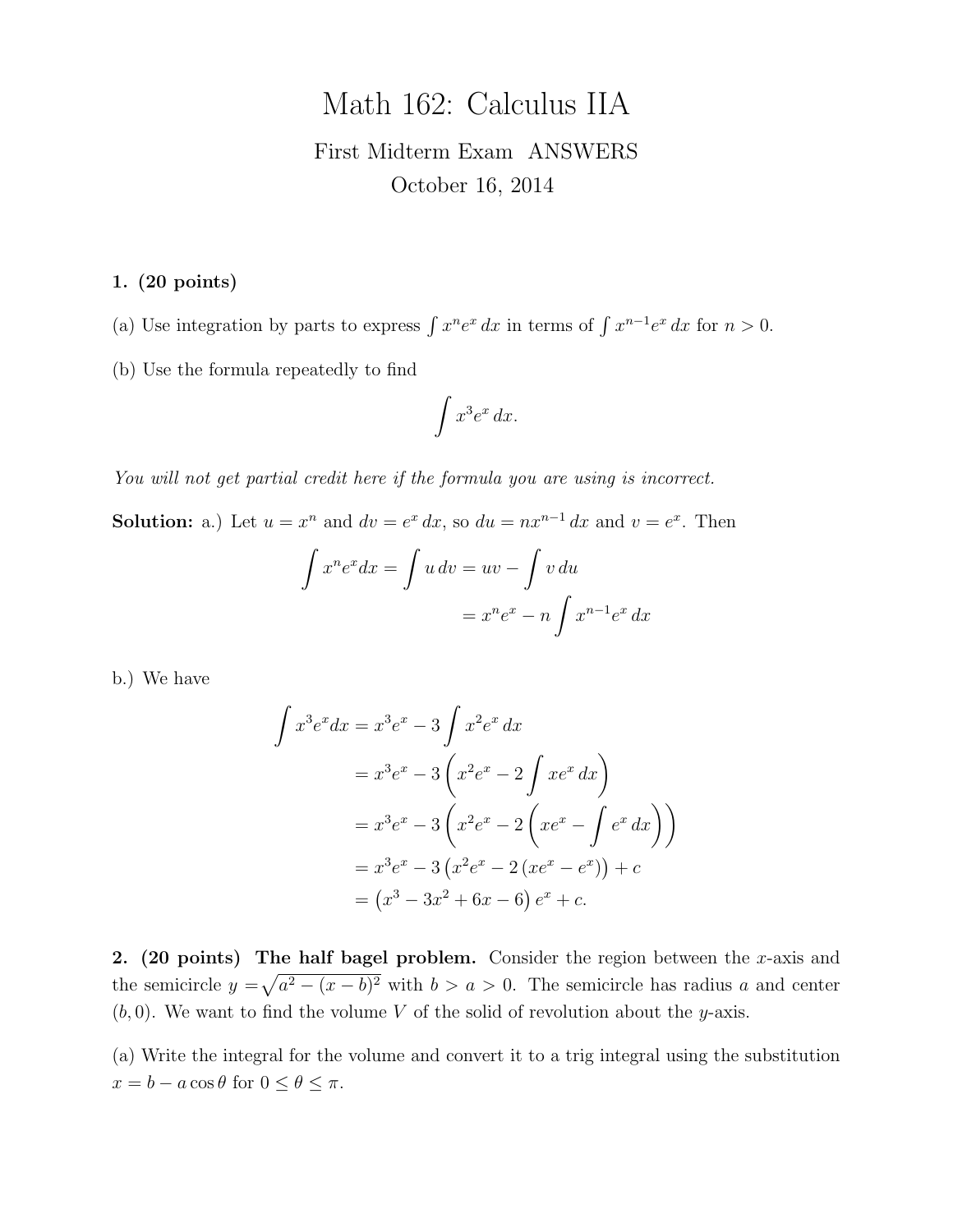(b) Find the volume in terms of  $a$  and  $b$ .

You will not get partial credit here if the integral you are using is incorrect.

**Solution:** (a) Since  $x = b - a \cos \theta$ , we have  $dx = a \sin \theta d\theta$  and

$$
y = \sqrt{a^2 - (x - b)^2} = \sqrt{a^2 - (-a \cos \theta)^2} = a\sqrt{1 - \cos^2 \theta} = a \sin \theta.
$$

The integral for the volume is

$$
V = \int_{b-a}^{b+a} 2\pi xy \, dx = 2\pi \int_0^{\pi} (b - a\cos\theta)(a\sin\theta) a\sin\theta \, d\theta
$$

(b) Our integral is

$$
V = 2\pi \int_0^{\pi} (b - a \cos \theta)(a \sin \theta) a \sin \theta d\theta
$$
  
=  $2\pi a^2 b \int_0^{\pi} \sin^2 \theta d\theta - 2\pi a^3 \int_0^{\pi} \sin^2 \theta \cos \theta d\theta$   
=  $2\pi a^2 b \int_0^{\pi} \frac{1 - \cos 2\theta}{2} d\theta - 2\pi a^3 \int_0^0 u^2 du$  where  $u = \sin \theta$   
=  $2\pi a^2 b \int_0^{2\pi} \frac{1 - \cos w}{4} dw$  where  $w = 2\theta$   
=  $\frac{\pi a^2 b}{2} (w - \sin w)|_0^{2\pi} dw$   
=  $\pi^2 a^2 b$ .

## 3. (20 points)

(a) Let  $a > 0$  be a fixed positive number. Compute the definite integral

$$
\int_0^{a/\sqrt{2}} \frac{1}{(a^2 - x^2)^{3/2}} dx.
$$

Your answer should be expressed in terms of a.

(b) Find the integral

$$
\int \frac{1}{\sqrt{x^2 + 2x + 10}} \, dx.
$$

Solution: (a)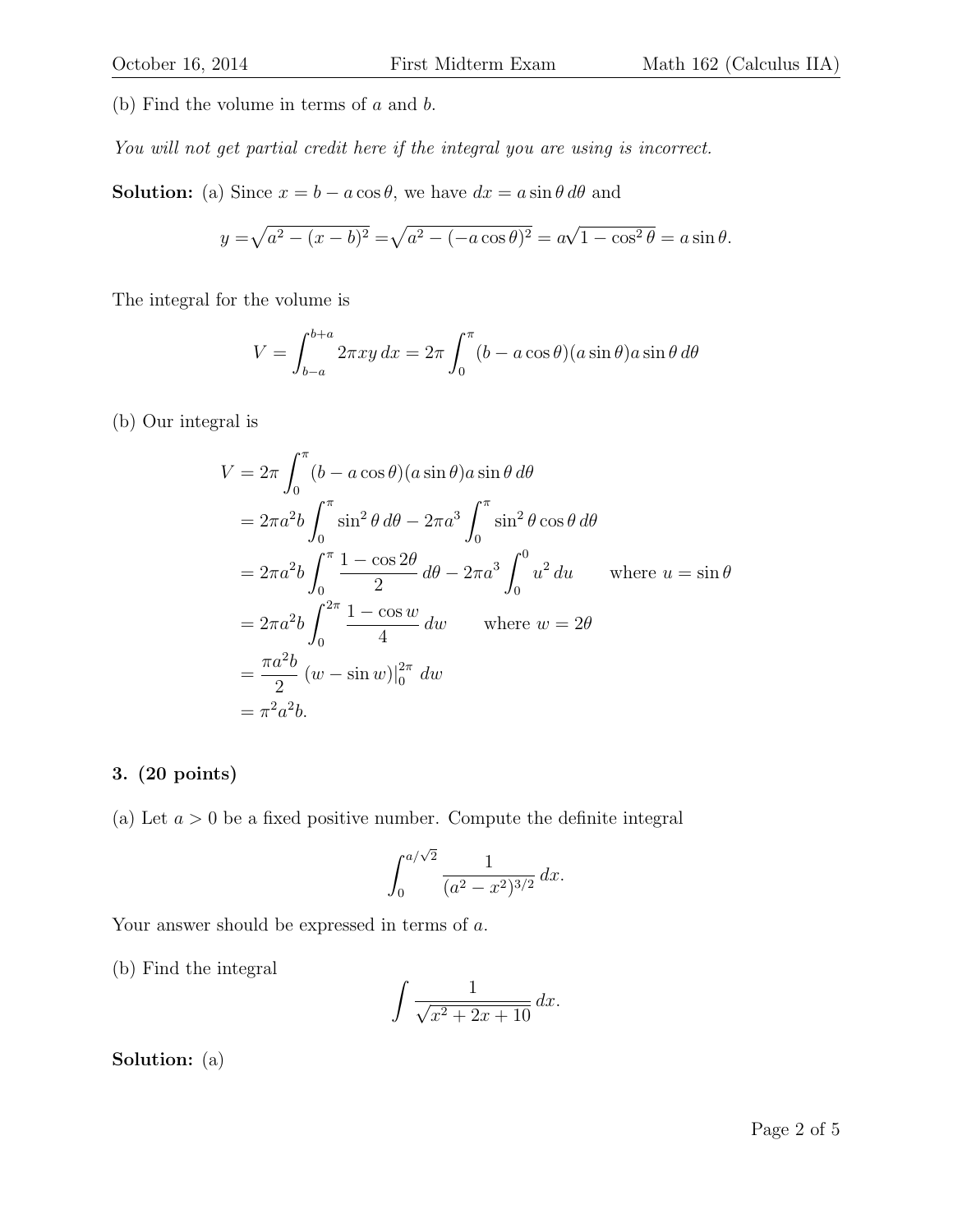We set  $x = a \sin \theta$ . Then  $dx = a \cos \theta d\theta$  and  $\sqrt{a^2 - x^2} = a \cos \theta$ . Also when  $x = 0$ ,  $\sin \theta = 0$ so that  $\theta = 0$ , and when  $x = \frac{a}{\sqrt{2}}$ ,  $\sin \theta = \frac{1}{\sqrt{2}}$  $\frac{1}{2}$  so that  $\theta = \frac{\pi}{4}$  $\frac{\pi}{4}$ . The definite integral becomes

$$
\int_0^{a/\sqrt{2}} \frac{1}{(a^2 - x^2)^{3/2}} dx = \int_0^{\pi/4} \frac{a \cos \theta}{(a \cos \theta)^3} d\theta
$$
  
=  $\frac{1}{a^2} \int_0^{\pi/4} \sec^2 \theta d\theta = \frac{1}{a^2} \tan \theta \Big|_0^{\pi/4} = \frac{1}{a^2}.$ 

(b) We complete the square  $x^2 + 2x + 10 = (x + 1)^2 + 9$ . Then consider the substitution  $u = x + 1$ , so that  $du = dx$ , and we find

$$
\int \frac{1}{\sqrt{x^2 + 2x + 10}} dx = \int \frac{1}{\sqrt{(x+1)^2 + 9}} dx = \int \frac{1}{\sqrt{u^2 + 9}} du.
$$

Next we use a trig substitution. Let  $u = 3 \tan \theta$ . Then  $du = 3 \sec^2 \theta d\theta$  and  $\sqrt{u^2 + 9} = 3 \sec \theta$ , so that

$$
\int \frac{1}{\sqrt{x^2 + 2x + 10}} dx = \int \frac{1}{\sqrt{u^2 + 9}} du = \int \frac{1}{3 \sec \theta} 3 \sec^2 \theta d\theta = \int \sec \theta d\theta
$$

$$
= \ln|\sec \theta + \tan \theta| + C = \ln|\frac{\sqrt{u^2 + 9}}{3} + \frac{u}{3}| + C
$$

$$
= \ln|\frac{\sqrt{(x+1)^2 + 9}}{3} + \frac{x+1}{3}| + C
$$

$$
= \ln|\sqrt{(x+1)^2 + 9} + x + 1| + C
$$

#### 4. (20 points)

(a) Evaluate the integral

$$
\int \frac{2x^3 + 5x^2 + x}{x^3 + x^2 - x - 1} \, dx.
$$

(b) Find the integral

$$
\int \sin^5 x \cos^2 x \, dx.
$$

## Solution: (a)

Note that  $2x^3 + 5x^2 + x = (x^3 + x^2 - x - 1) \cdot 2 + (3x^2 + 3x + 2)$ . So,

$$
\frac{2x^3 + 5x^2 + x}{x^3 + x^2 - x - 1} = 2 + \frac{3x^2 + 3x + 2}{x^3 + x^2 - x - 1}.
$$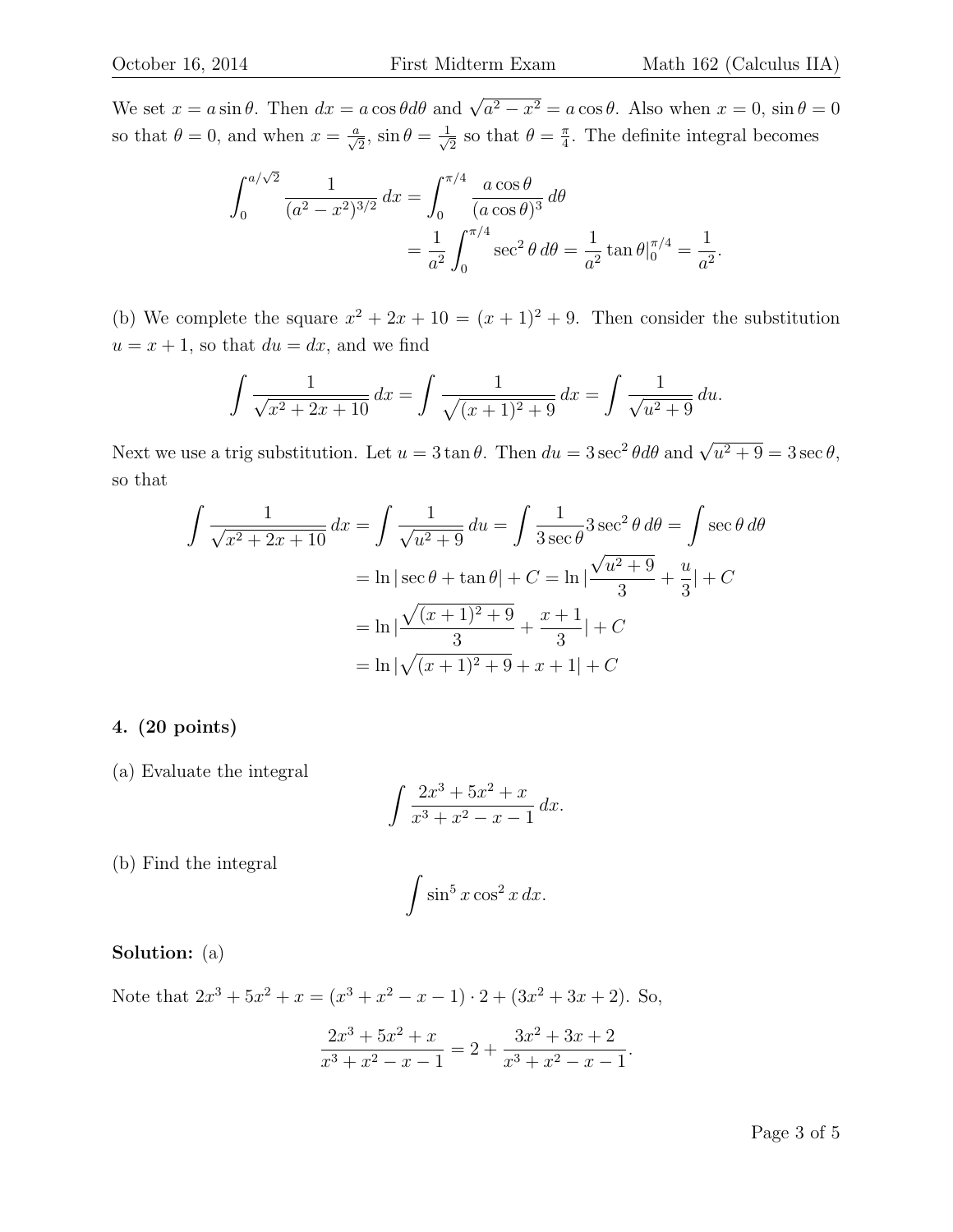.

Factoring the denominator,

$$
x^3 + x^2 - x - 1 = (x+1)^2(x-1).
$$

So, we may write

$$
\frac{3x^2 + 3x + 2}{x^3 + x^2 - x - 1} = \frac{A}{x - 1} + \frac{B}{x + 1} + \frac{C}{(x + 1)^2}
$$

Summing the terms on the right hand side and comparing the numerators on both sides, we get

$$
3x2 + 3x + 2 = A(x + 1)2 + B(x - 1)(x + 1) + C(x - 1).
$$

Plugging  $x = 1$  in the above equation,  $8 = 4A$ . So,  $A = 2$ .

Plugging  $x = -1$  in the above equation,  $2 = -2C$ . So,  $C = -1$ .

Comparing the coefficients of  $x^2$ ,  $3 = A + B$ . So,  $B = 1$ .

So,

$$
\int \frac{2x^3 + 5x^2 + x}{x^3 + x^2 - x - 1} dx = \int 2 + \frac{2}{x - 1} + \frac{1}{(x + 1)} - \frac{1}{(x + 1)^2} dx
$$
  
=  $2x + 2 \ln|x - 1| + \ln|x + 1| + \frac{1}{x + 1} + C.$ 

(b)

Note that  $\sin^5 x = \sin^4 x \cdot \sin x = (1 - \cos^2 x)^2 \sin x$ . So, letting  $u = \cos x$ , we have  $du =$ − sin xdx and

$$
\int \sin^5 x \cos^2 x \, dx = \int (1 - \cos^2 x)^2 \sin x \cos^2 x \, dx
$$
  
=  $-\int (1 - u^2)^2 u^2 du$   
=  $-\int u^6 - 2u^4 + u^2 du$   
=  $-\left(\frac{u^7}{7} - 2 \cdot \frac{u^5}{5} + \frac{u^3}{3}\right) + C$   
=  $-\frac{1}{7} \cos^7 x + \frac{2}{5} \cos^5 x - \frac{1}{3} \cos^3 x + C.$ 

Page 4 of 5